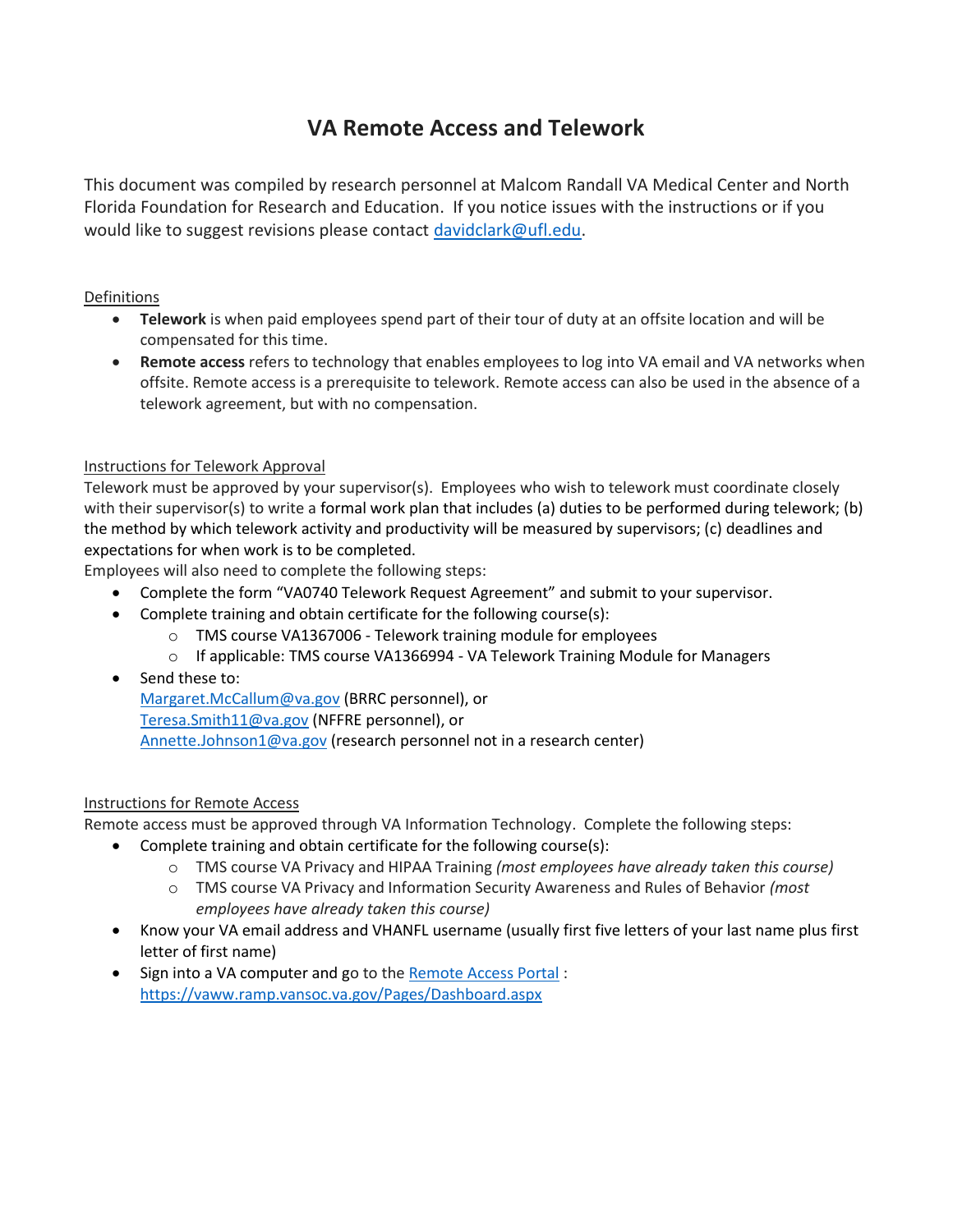- Select **Self Service Portal** at the top of the screen.
- You will then be instructed to enter information into your user profile. Enter the requested information then click "Next" on each screen.

| <b>REMOTE ACCESS</b>                                                                                                                                                                                                                      | RAP > RAP                             |                                                  |
|-------------------------------------------------------------------------------------------------------------------------------------------------------------------------------------------------------------------------------------------|---------------------------------------|--------------------------------------------------|
| Self Service Portal<br>RAP                                                                                                                                                                                                                |                                       |                                                  |
| Quick Menu                                                                                                                                                                                                                                | ome                                   |                                                  |
| Remote Access (RA)<br><b>Information and Media</b><br>Portal<br>• VA TMS End User Video on<br>Authenticating to VA CAG<br>(4523428). Accessible<br>either inside or outside the<br>VA Network<br>● ISO - PO Locator<br>● VA Intranet Home | <b>REMOTE ACCESS</b><br><b>PORTAL</b> | U.S. Department<br>of Veterans Aff:<br><b>VA</b> |
| <b>Online Help</b>                                                                                                                                                                                                                        |                                       |                                                  |

### **Screen-by-screen Instructions for Requesting Remote Access from Self-Service Portal**

1. Create your Remote Access Account (**Active Directory Profile**). Verify that all the information entered in the fields is correct and supply an alternative e-mail and phone number for your profile.

| AD Profile                      | Justification                              | Facility                    | Account Type | Company | Summary | Access Type   |
|---------------------------------|--------------------------------------------|-----------------------------|--------------|---------|---------|---------------|
|                                 |                                            |                             |              |         |         |               |
|                                 |                                            |                             |              |         |         |               |
|                                 |                                            |                             |              |         |         |               |
| <b>Active Directory profile</b> |                                            |                             |              |         |         |               |
|                                 |                                            |                             |              |         |         |               |
|                                 |                                            | Smith, Autumn A.            |              |         |         |               |
|                                 |                                            |                             |              |         |         |               |
|                                 |                                            | User Name: VHANFLSMITHA7    |              |         |         |               |
|                                 | User Principal Name: Autumn Smith 2@ya.gov |                             |              |         |         |               |
|                                 |                                            | Email: Autumn.Smith3@va.gov |              |         |         |               |
|                                 | Secondary Email:                           |                             |              |         |         |               |
|                                 | Primary Phone:                             | 352-548-6000 x104276        |              |         |         |               |
|                                 |                                            |                             |              |         |         |               |
|                                 | Secondary Phone:                           |                             |              |         |         |               |
|                                 | Mail Code:                                 | GainesvilleVAMC             |              |         |         |               |
|                                 |                                            |                             |              |         |         |               |
|                                 |                                            |                             |              |         |         |               |
| ∢                               |                                            |                             |              |         |         | $\rightarrow$ |
|                                 |                                            |                             |              |         | Cancel  | Next          |
|                                 |                                            |                             |              |         |         |               |

2. Provide **justification** for remote access account requests. Wording does not have to be exactly as pictured below. Example: Telework capability to improve workflow in the case of office closures

|               | <b>Add New User Profile</b>                                                    |  |  |  |  |  |
|---------------|--------------------------------------------------------------------------------|--|--|--|--|--|
|               | Follow the steps below to continue registering a new remote access account.    |  |  |  |  |  |
| AD Profile    | Justification<br>Facility<br>Account Type<br>Access Type<br>Company<br>Summary |  |  |  |  |  |
|               |                                                                                |  |  |  |  |  |
| Justification |                                                                                |  |  |  |  |  |
|               | Justification for the account:                                                 |  |  |  |  |  |
|               | Telework during COVID-19 to ensure continual workflow.<br>$\checkmark$         |  |  |  |  |  |
|               | Next<br>Cancel<br>Previous                                                     |  |  |  |  |  |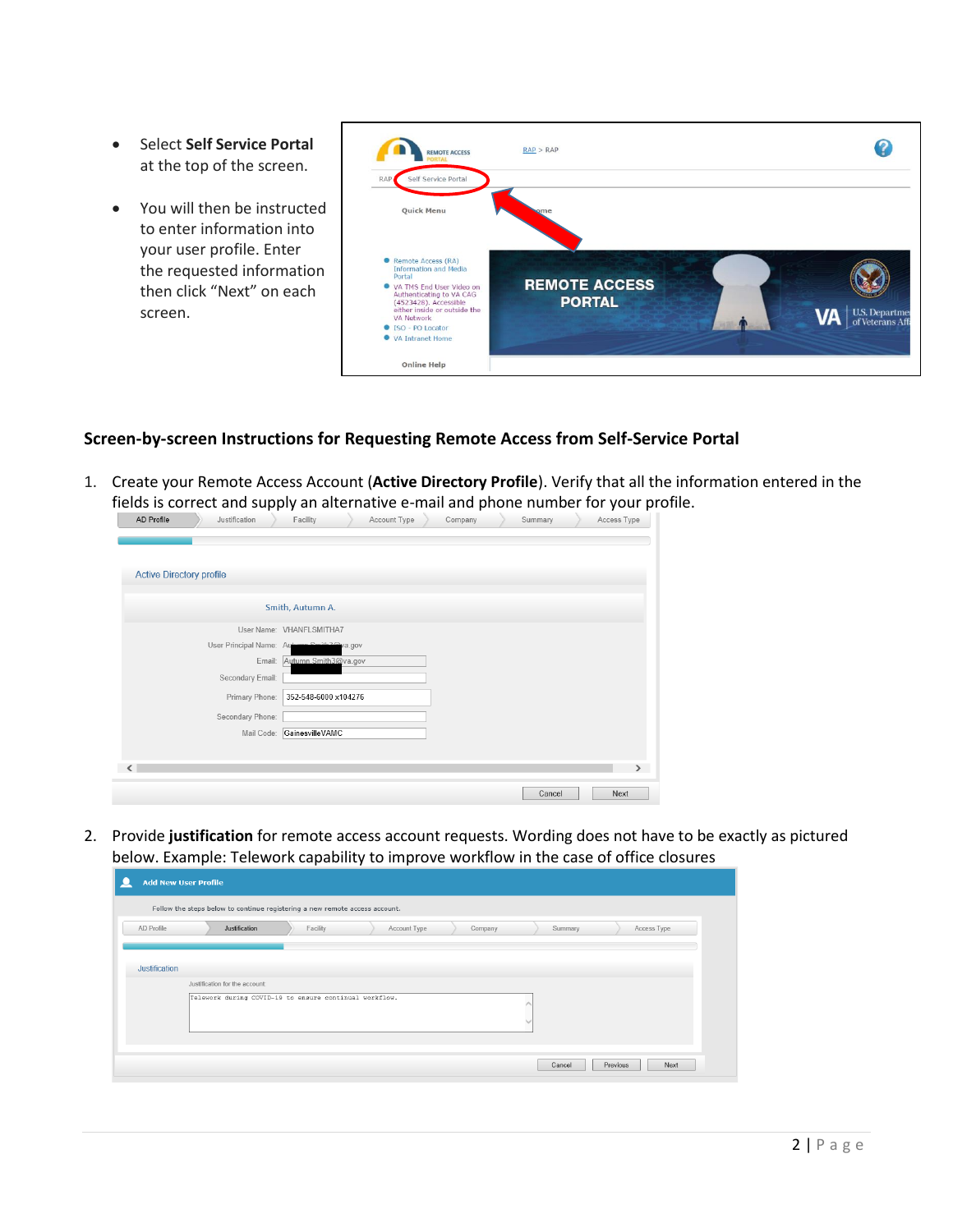3. Select the **state and facility**.

| <b>Add New User Profile</b> |                                                                                |
|-----------------------------|--------------------------------------------------------------------------------|
|                             | Follow the steps below to continue registering a new remote access account.    |
| AD Profile                  | Facility<br>Account Type<br>Access Type<br>Justification<br>Company<br>Summary |
|                             |                                                                                |
| Facility                    |                                                                                |
| State: FL                   | $\overline{\mathbf{v}}$                                                        |
| Facility:                   | North Florida/South Georgia Veterans Health System<br>$\overline{\mathbf{v}}$  |
|                             |                                                                                |
|                             | Previous<br>Cancel<br>Next                                                     |

4. Select account type – **VA Employee**

| <b>Add New User Profile</b>                                                                         |
|-----------------------------------------------------------------------------------------------------|
| Follow the steps below to continue registering a new remote access account.                         |
| <b>Account Type</b><br>AD Profile<br>Facility<br>Company<br>Summary<br>Access Type<br>Justification |
|                                                                                                     |
| <b>Account Type</b>                                                                                 |
| I am a: C Contractor                                                                                |
| O VA Employee                                                                                       |
| Previous<br>Cancel<br>Next                                                                          |
|                                                                                                     |

5. Select your company and approving official. (Russell Bauer for BRRC; Teresa Smith for NFFRE; ACOS/R for research personnel who are not in a center).

| <b>Add New User Profile</b>                                                 |                                                                                              |  |  |  |  |
|-----------------------------------------------------------------------------|----------------------------------------------------------------------------------------------|--|--|--|--|
| Follow the steps below to continue registering a new remote access account. |                                                                                              |  |  |  |  |
| AD Profile<br>Justification                                                 | Facility<br>Account Type<br>Summary<br>Company<br>Access Type                                |  |  |  |  |
|                                                                             |                                                                                              |  |  |  |  |
| Company & Approving Official                                                |                                                                                              |  |  |  |  |
| Company:                                                                    | Department of Veterans Affairs<br>v                                                          |  |  |  |  |
| Approving Official:                                                         | Bauer, Russell<br>Check here if Approving Official is not listed.<br>$\overline{\mathbf{v}}$ |  |  |  |  |
|                                                                             |                                                                                              |  |  |  |  |
|                                                                             | Previous<br>Next<br>Cancel                                                                   |  |  |  |  |

Verify your profile information on the next screen. (Not shown here)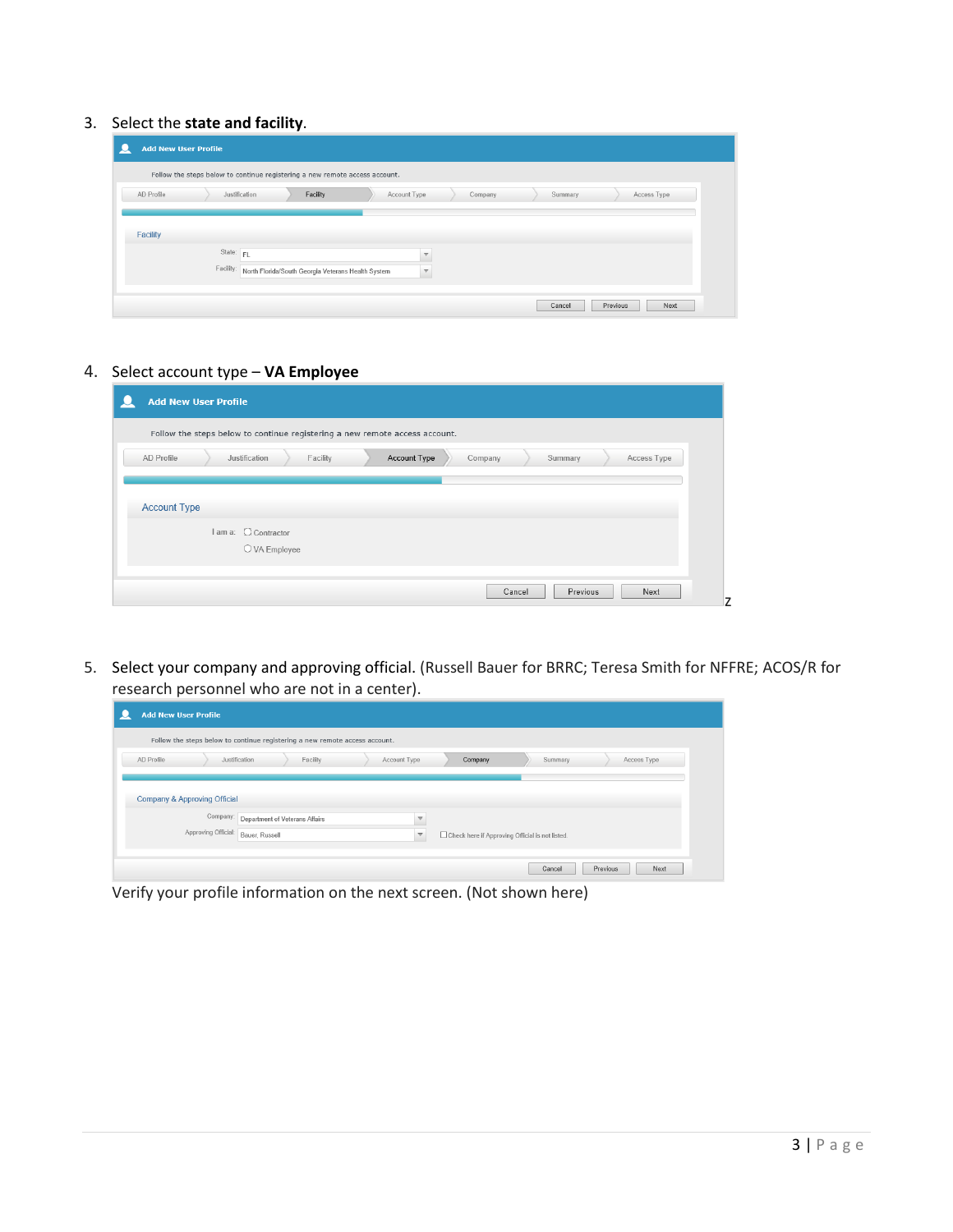6. Once you have created a profile, the following request area should appear on your screen. Most users will select "Non-VA Device" and "CAG Access":

| <b>Remote Access Request</b>                                                                                                                                                                                                                                                                |  |  |
|---------------------------------------------------------------------------------------------------------------------------------------------------------------------------------------------------------------------------------------------------------------------------------------------|--|--|
|                                                                                                                                                                                                                                                                                             |  |  |
| Please identify the device type(s) you will be using to connect<br>to the VA remotely:                                                                                                                                                                                                      |  |  |
| VA-Issued Laptop / Desktop (1)                                                                                                                                                                                                                                                              |  |  |
| VA-Issued iOS iPad or iPhone                                                                                                                                                                                                                                                                |  |  |
| VA-Issued Router                                                                                                                                                                                                                                                                            |  |  |
| V Non-VA Device                                                                                                                                                                                                                                                                             |  |  |
| Based on your selection, the below remote access methods are possible<br>options. Hover over the information icons to learn more about each<br>method.<br>Check all options required based on your connection needs:<br><b>Primary</b> connection method option(s):<br>AVD (WVD) Access (1) |  |  |
| <b>CAG Access</b>                                                                                                                                                                                                                                                                           |  |  |
| Submit                                                                                                                                                                                                                                                                                      |  |  |

7. Your request will then be routed to the appropriate parties for approval. You can check on the status of your request through the Remote Access Portal at any time. When your account has been enabled, a welcome letter button will appear.

**Remote Access User Menu** 



### **Instructions for optional PIV exemption while awaiting a card reader**

CAG access typically requires a PIV card reader connected to the USB drive of your computer. However, temporary exemptions can be made while you are awaiting delivery of a card reader. To login to CAG without your PIV card you must first request a PIV exemption. This will be valid for a temporary basis (e.g., 14 days). Card readers may be provided by the VA, or you may need to purchase a card reader for extended offsite access (see PIV Card Readers).

To request a PIV exemption either call the Enterprise Service Desk at 855-673-HELP (4357) OR send a message through **"Your IT"** from a VA computer. They will issue approval, but you have to contact them for the password.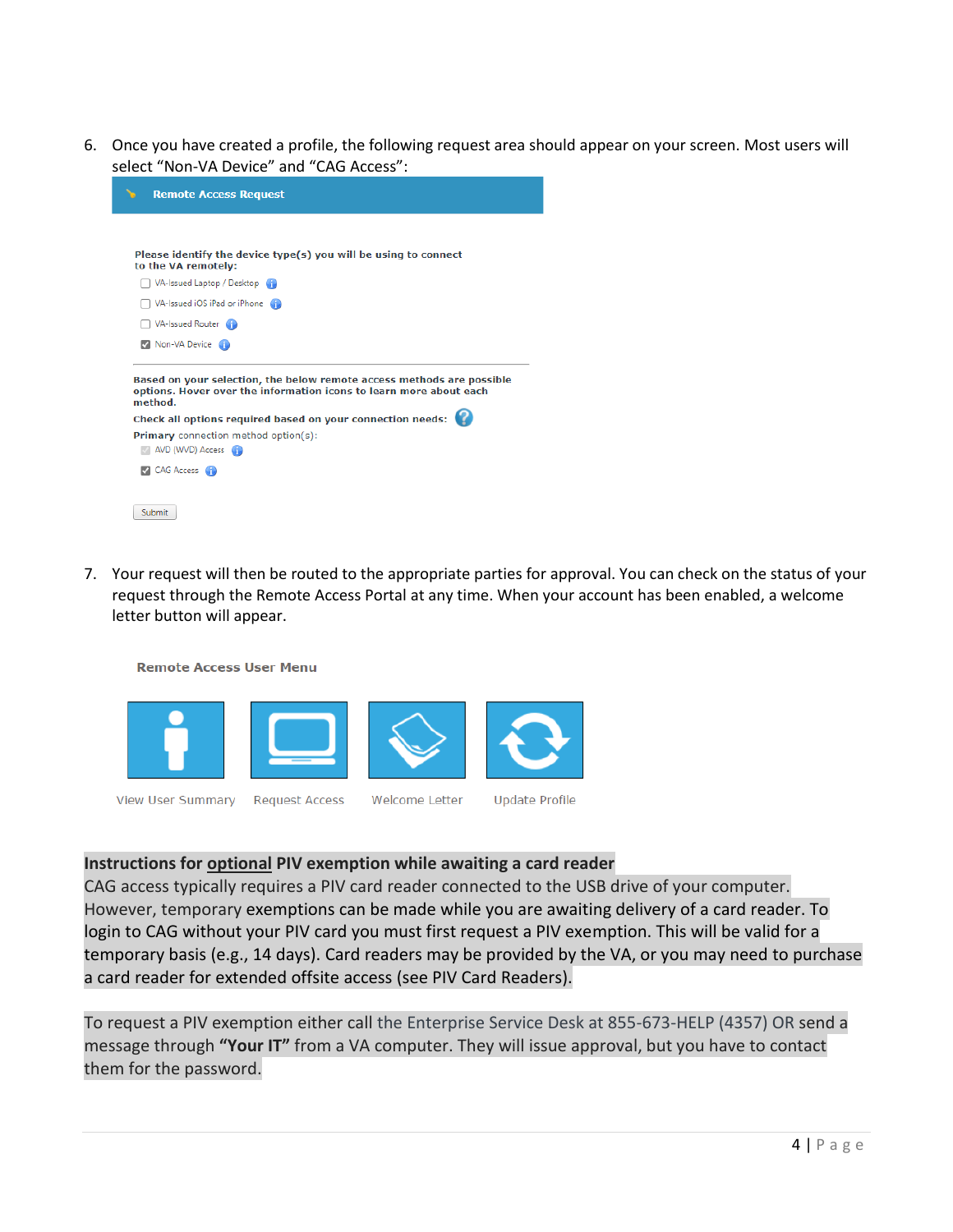**Tip:** Wait until your remote access is approved/enabled before contacting IT (i.e., after the "welcome letter" appears in your Remote Access User Window; see above). If calling into the phone line, you can call in and have them call you back when it is your turn in line instead of holding.

When remote access is approved, you will see this at the bottom of the Remote Access Portal Self Service Screen.

| <b>Remote Access Summary</b>           |                                                                     |
|----------------------------------------|---------------------------------------------------------------------|
| ● Enabled Settings O Disabled Settings |                                                                     |
| <b>SETTING</b>                         | VALUE                                                               |
| <b>METHOD: CAG</b><br>×                |                                                                     |
| <b>CATEGORY: CAG ACCESS</b>            |                                                                     |
| <b>CAG Status</b>                      | Fnabled                                                             |
| <b>CAG Attribute</b>                   | <b>MULTI-FARM</b>                                                   |
| <b>CAG Last Accessed</b>               | 3/19/2020                                                           |
| CATEGORY: CAG 2FA EXEMPTION            |                                                                     |
| Temporary CAG 2FA Exemption            | Enabled                                                             |
| <b>CAG 2FA Justification</b>           | Equipment Malfunction Preventing PIV Use (expires after 14<br>days) |
|                                        | 4/2/2020                                                            |

You can now access a VA computer desktop from your personal computer via **Citrix Access Gateway** (CAG). The next page tells you how to set up your home computer or laptop.

**Tip:** It is recommended that you back-up any of your necessary web addresses and passwords to an accessible folder on your personal drive (U Drive). Outlook notes do NOT always work well using the remote desktop."